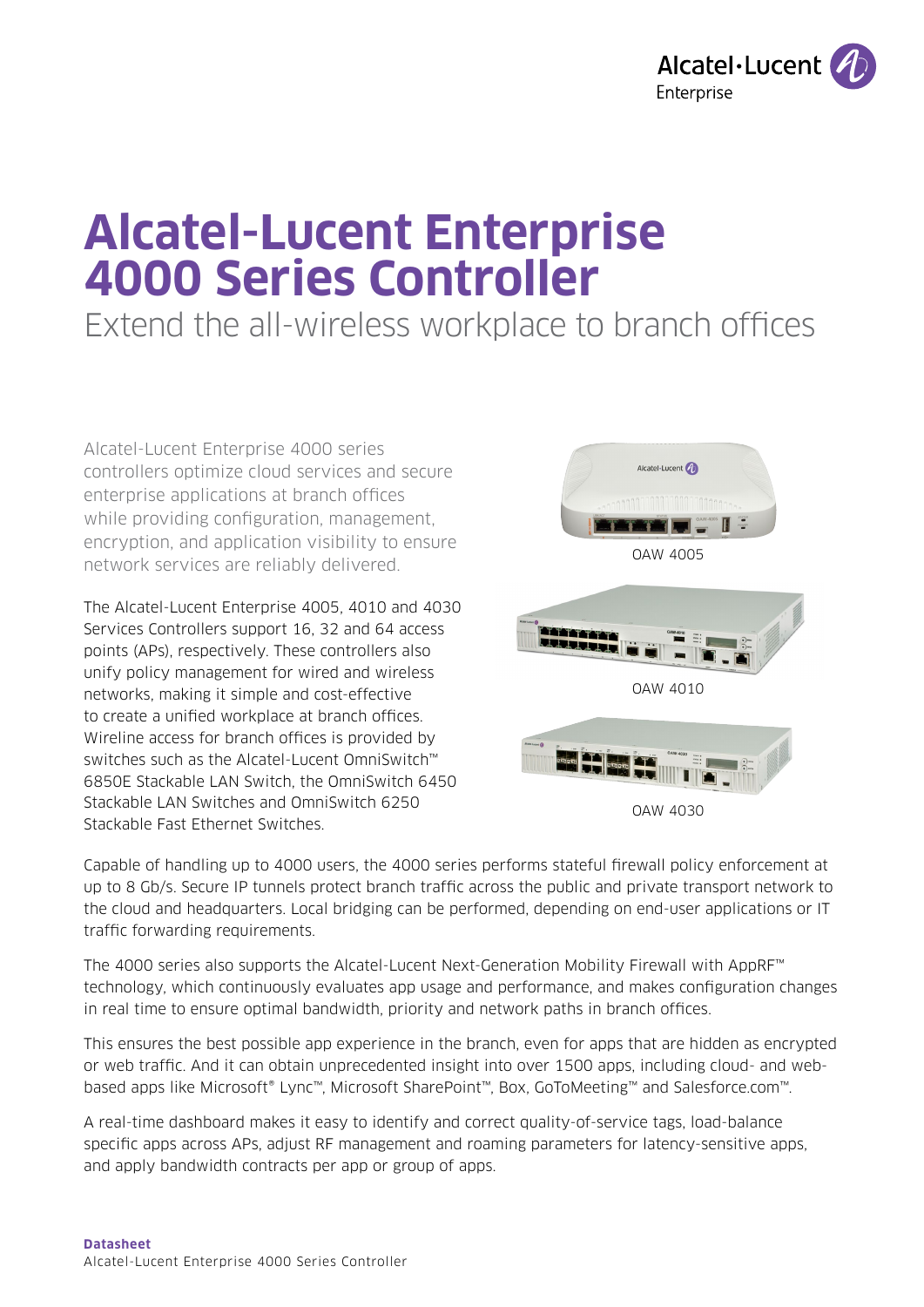The 4000 series supports other enterprise-critical capabilities, such as authentication, encryption, VPN connections, IPv4 and IPv6 services, the Policy Enforcement Firewall™, Adaptive Radio Management™ and ClientMatch™ technologies, and RFProtect™ spectrum analysis and wireless intrusion protection.

#### **Product summary**

- 4005 Controller is a compact, fanless entry-level branch platform that can be powered by a powerover-Ethernet (PoE) switch.
- 4010 Controller is designed for mid-sized branch deployments that require several PoE and PoE+ switch ports.
- 4030 Controller is ideal for mid- to large-sized branch deployments that require unprecedented scale and performance.

#### **Features**

- AppRF technology, which continuously evaluates app usage and performance.
- ClientMatch dynamically optimizes Wi-Fi client performance as users roam and RF conditions change.
- Remote spectrum analysis to identify sources of RF interference.

#### **Benefits**

- Ensures the best possible app experience in the branch, for over 1500 apps
- Improved Wi-Fi quality and support high densities of mobile devices.
- Delivers best-in-class RF management

#### **Performance and capacity**

| <b>Features</b>                            | 4005       | 4010       | 4030       |
|--------------------------------------------|------------|------------|------------|
| Maximum campus AP licenses                 | 16         | 32         | 64         |
| Maximum remote AP licenses                 | 16         | 32         | 64         |
| Maximum concurrent users/devices           | 1024       | 2048       | 4096       |
| Maximum VLANs                              | 4094       | 4094       | 4094       |
| Active firewall sessions                   | 16,384     | 32,768     | 65,536     |
| Concurrent GRE tunnels                     | 256        | 512        | 1024       |
| Concurrent IPsec sessions                  | 1024       | 2048       | 4096       |
| Concurrent SSL fallback sessions           | 1024       | 2048       | 4096       |
| Mobility Access Switch tunneled-node ports | 512        | 1024       | 2048       |
| Firewall throughput                        | $2$ Gb/s   | $4$ Gb/s   | 8 Gb/s     |
| Encrypted throughput (3DES, AES-CBC)       | $1.2$ Gb/s | $2.4$ Gb/s | $2.4$ Gb/s |
| Encrypted throughput (AES-CCM)             | $2.2$ Gb/s | $3.6$ Gb/s | $4.4$ Gb/s |

#### **Interfaces and indicators**

| <b>Features</b>                      | 4005                 | 4010                 | 4030                 |
|--------------------------------------|----------------------|----------------------|----------------------|
| Form factor/footprint                | Compact              | 1 rack unit          | 1 rack unit          |
| Auto-negotiating 10/100/1000BASE-T   | 4                    | 16                   | 8 (combo)            |
| Gigabit Ethernet ports (GBIC or SFP) | N/A                  | 2 SFP                | 8 (combo)            |
| USB 2.0                              | Yes                  | Yes $(2)$            | Yes                  |
| Management/status LEDs               | <b>Yes</b>           | <b>Yes</b>           | Yes                  |
| LINK/ACT and status LEDs             | No.                  | <b>No</b>            | Yes                  |
| LCD panel and navigation buttons     | No.                  | <b>Yes</b>           | Yes                  |
| Console port                         | Yes (mini USB/RJ-45) | Yes (mini USB/RJ-45) | Yes (mini USB/RJ-45) |
| Out-of-band management port          | <b>No</b>            | Yes                  | Yes                  |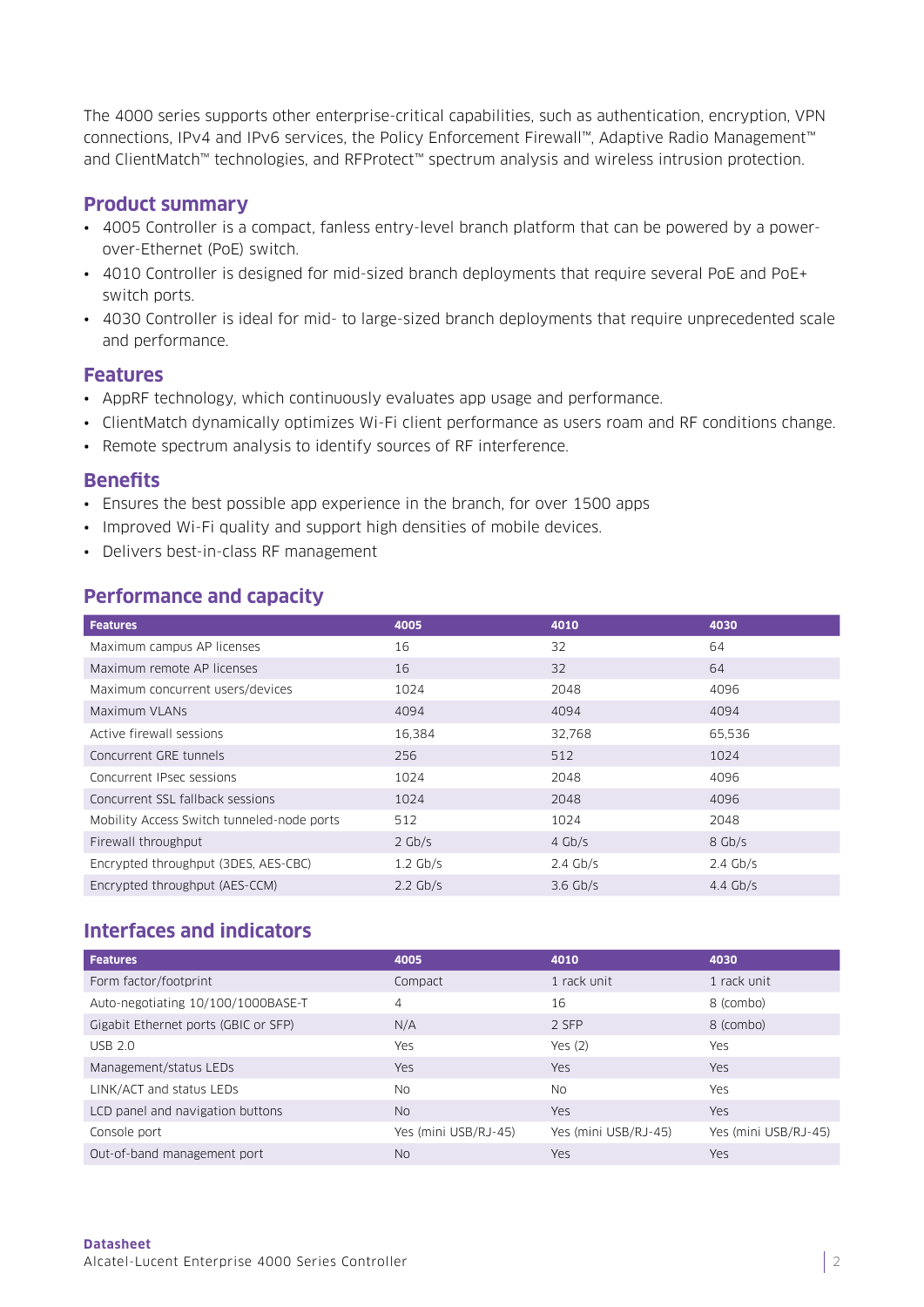# **Physical**

|                                    | 4005                                                                             | 4010                                                                                   | 4030                                                                                |
|------------------------------------|----------------------------------------------------------------------------------|----------------------------------------------------------------------------------------|-------------------------------------------------------------------------------------|
| Dimensions $(H \times W \times D)$ | 4.1 cm x 20 cm x 20 cm<br>$(1.6 \text{ in } x 7.9 \text{ in } x 7.9 \text{ in})$ | 4.4 cm x 31.8 cm x 33.7 cm<br>$(1.7 \text{ in } x 12.5 \text{ in } x 13.3 \text{ in})$ | 4.4 cm x 30.5 cm x 21.1 cm<br>$(1.7 \text{ in } x 12 \text{ in } x 8.3 \text{ in})$ |
| Weight                             | $0.92$ kg $(2.03$ lb)                                                            | 3.4 kg (7.5 lb)                                                                        | $2.06$ kg $(4.54$ lb)                                                               |
| MTBF (hours, @ 25°C)               | 323.896                                                                          | 232.843                                                                                | TBD                                                                                 |

### **Environmental range**

|                             | 4005                               | 4010                               | 4030                               |
|-----------------------------|------------------------------------|------------------------------------|------------------------------------|
| Operating temperature       | $0^{\circ}$ C to 40 $^{\circ}$ C   | $0^{\circ}$ C to 40 $^{\circ}$ C   | $0^{\circ}$ C to 40 $^{\circ}$ C   |
| Storage temperature         | $-40^{\circ}$ C to 70 $^{\circ}$ C | $-40^{\circ}$ C to 70 $^{\circ}$ C | $-40^{\circ}$ C to 70 $^{\circ}$ C |
| Humidity/storage humidity   | 5% to 95%, NC                      | 5% to 95%, NC                      | 5% to 95%, NC                      |
| Operating altitude          | 10,000 feet                        | 10,000 feet                        | 10,000 feet                        |
| Acoustic noise <sup>1</sup> | 0 dBA (fanless)                    | $39.8 - 58.6$ dBA                  | $29.1 - 57.4$ dBA                  |
| Maximum power consumption   | 16.6 watts (with USB)              | 190 watts (with PoE)               | 55 watts                           |

1Sound power per ETSI 300 753 in accordance with ISO 7779

# **Regulatory and safety compliance**

| <b>Description</b>                       | <b>Specification</b>                                                                                                                                                                                                                                                                                                                                                                                                                    |
|------------------------------------------|-----------------------------------------------------------------------------------------------------------------------------------------------------------------------------------------------------------------------------------------------------------------------------------------------------------------------------------------------------------------------------------------------------------------------------------------|
| Safety certifications                    | UL 60950-1 Second Edition<br>CAN/CSA-C22.2 No. 60950-1 Second Edition<br>EN 60950-1 Second Edition<br>EN 60950:2005<br>IEC 60950-1 Second Edition<br>NOM (obtained by partners and distributors)                                                                                                                                                                                                                                        |
| Electromagnetic emissions certifications | FCC Part 15 Class B CE<br>AS/NZS CISPR22 Class B<br>CISPR22 Class B<br><b>EN55022 Class B</b><br>ICES-003 Class B<br>VCCLClass B<br>EN61000-3-2<br>EN61000-3-3 EN 61000-4-2, EN 61000-4-3, EN 61000-4-4, EN 61000-4-5,<br>EN 61000-4-6, EN 61000-4-8, EN 61000-4-11, AS/NZS 3548<br>KN22 Class B<br>KCC.<br>CNS13438 Class B EN55024/CISPR24<br><b>KN24</b><br>Industry Canada Class B<br>CE mark, cTUVus, CB, C-tick, Anatel, NOM, MIC |
| Telco                                    | Common Language Equipment Identifier (CLEI) Code                                                                                                                                                                                                                                                                                                                                                                                        |
| Regulatory SKU information               | ARCN0104(4005), ARCN0103(4010), ARCN4030(4030)                                                                                                                                                                                                                                                                                                                                                                                          |